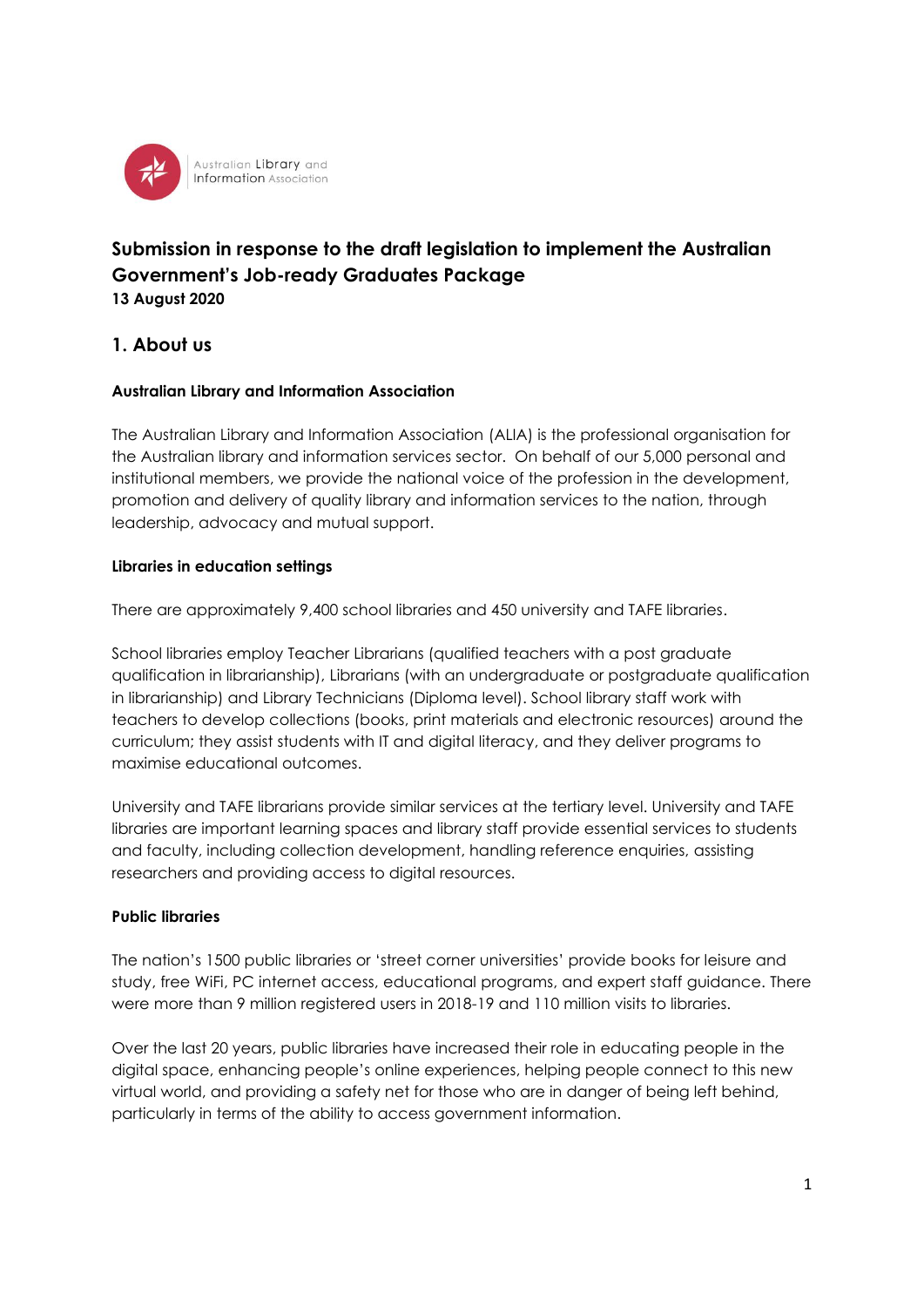### **National, state and territory Libraries**

Our national, state and territory libraries – nine in total – are located in capital cities around Australia, attracting more than 9.5 million physical visitors each year and more than 47 million visits to their websites.<sup>1</sup> These libraries are part of the nation's research infrastructure. Their physical and digital collections are used extensively by academics and students, both on-site and remotely.

### **Other libraries**

In addition to the libraries already mentioned, there are approximately 2,000 special libraries (health, law, government, corporate, heritage, arts, media). All libraries contribute in some way to education, the uptake of technology and the development of a knowledge-rich society.

# **2. Education and IT focus for library and information science**

In order to run these institutions and provide these services, we need tertiary qualified library and information professionals.

Library and information science (LIS) is an internationally recognised discipline, with a long and successful history in Australia. For example, Charles Sturt University is home to one of the world's largest schools of information studies, with a strong global reputation, and there are other highly regarded centres for LIS education in South Australia, Victoria and Western Australia. We have a significant number of LIS PhD students all around Australia, guaranteeing a future cohort of academics, researchers and thought leaders.

LIS crosses a number of areas but we are embedded in the education agenda, whether through libraries in schools, formal VET and higher education, or through informal lifelong learning in public libraries.

We are also strongly and increasingly involved in technology and IT-powered content. The role of information as an asset makes LIS knowledge and skills highly appropriate to business, government and organisations that rely on high quality data.

We have longstanding connections with arts and humanities, through our relationship to galleries, archives, museums and other cultural institutions, but education and IT are the areas of greatest focus for LIS professionals now and into the future.

## **3. How we fit with the Job-ready Graduates Package**

In a letter from the Minister for Education (4 August, Ref MC20-021835), we received the welcome news that teacher librarianship units of study will be funded in line with teacher education units of study in the proposed new model. However, we are advocating for all library and information science courses to be reassigned from Cluster 1 to Cluster 2, alongside IT and education, given our professions' close alignment.

<sup>1</sup> <https://www.nsla.org.au/index.php/about>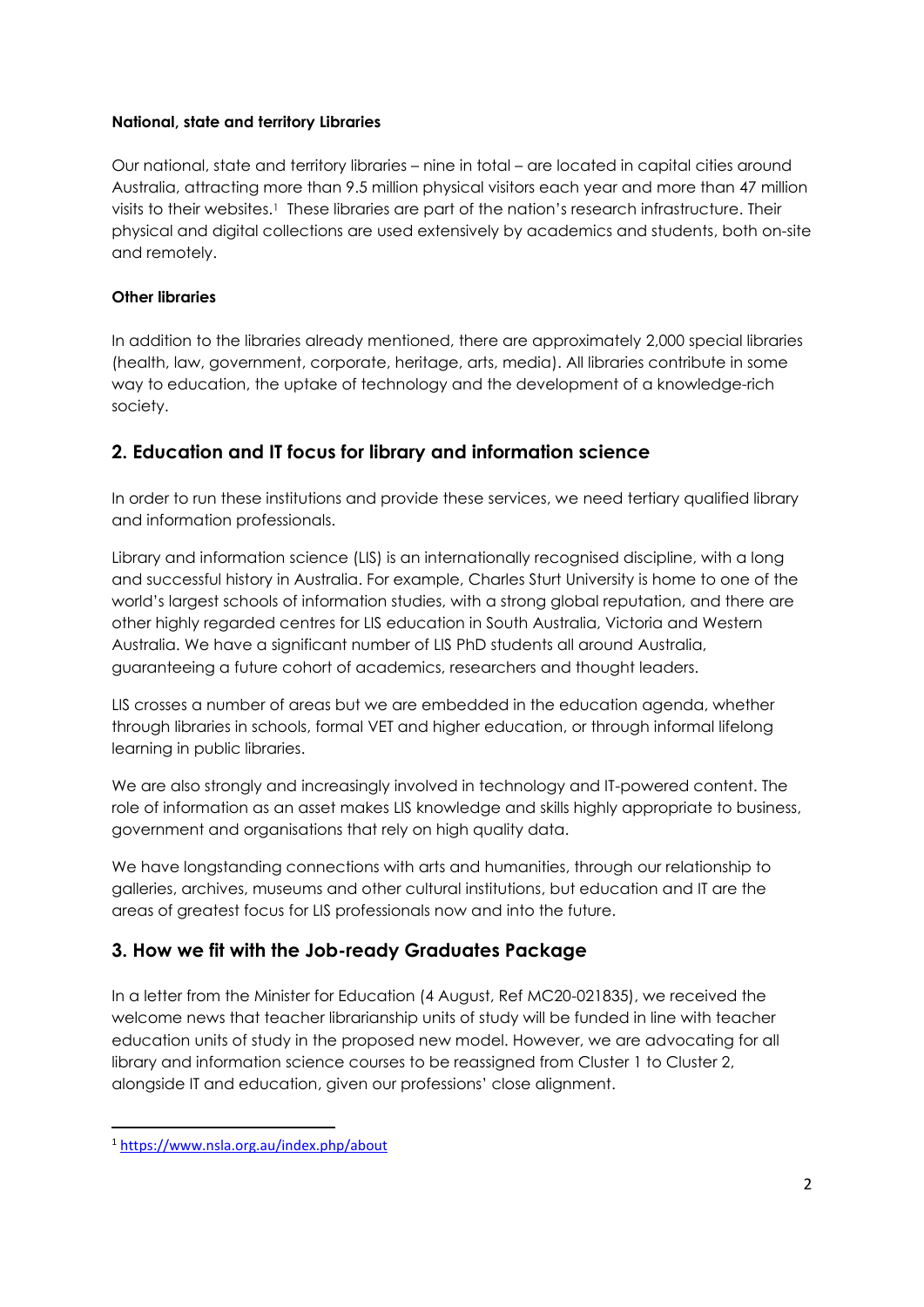Our case for this is three-fold.

### **a. We are more closely aligned with IT and teaching than with the other studies listed in Cluster 1.**

Library and information professionals provide the content that populates the platforms created by IT professionals; IT pipelines are only useful if there is quality data flowing through them. For example, the National Library's Trove<sup>2</sup> is one of the most-visited federal government websites. National edeposit (NED)<sup>3</sup> is another ground-breaking initiative from national, state and territory libraries, creating a valuable digital resource for Australians and the local book industry.

Creating and enabling access to digital collections, including digitised and born-digital materials, is a fundamental part of library and information science courses, along with digital literacy training for all ages. For example, school library staff have a special focus on cybersafety and assisting young people to navigate the internet confidently; public libraries have been key partners in the Australian Government Be Connected<sup>4</sup> program; university libraries have undertaken digital dexterity training for all staff to enable them to support students, faculty and researchers. Increasingly LIS courses also include units specifically on data management, including research data management, and data curation.

Library and information professionals in all sectors – not only school libraries – have an important educational role. Clearly this is the case for Librarians employed in TAFE and university libraries, but it is also true of public libraries, where there are more than 270,000 programs run each year, with over 7 million attendees5. Around half of these are storytimes for families with young children, contributing to vital early years education, the rest are strongly inclined towards IT topics, including Be Connected, Tech Savvy Seniors, coding and robotics.

In our 2,000 special libraries, including government, law, health and corporate libraries, staff support employees with their professional development and skills training. This is particularly noticeable in hospital libraries, where support is provided not only to qualified medical professionals, but also to students undertaking mandatory work placements as part of their practice qualification.

It is also worthy of note that, following representations from ALIA regarding the changing nature of librarianship, the recently-concluded ANZ Standard Research Classification review placed library and information studies within Division 46 'Information and Computing Sciences'.

### **b. There is an immediate industry need for new graduates.**

A soon-to-be published ALIA survey of more than 1,000 library and information professionals, representing 12% of the workforce with undergraduate and postgraduate qualifications, has

<sup>2</sup> <https://trove.nla.gov.au/>

<sup>&</sup>lt;sup>3</sup> <https://ned.gov.au/ned/>

<sup>4</sup> <https://beconnected.esafety.gov.au/>

<sup>5</sup> *Australian Public Libraries Statistical Report 2017-2018*, National and State Libraries Australia, March 2020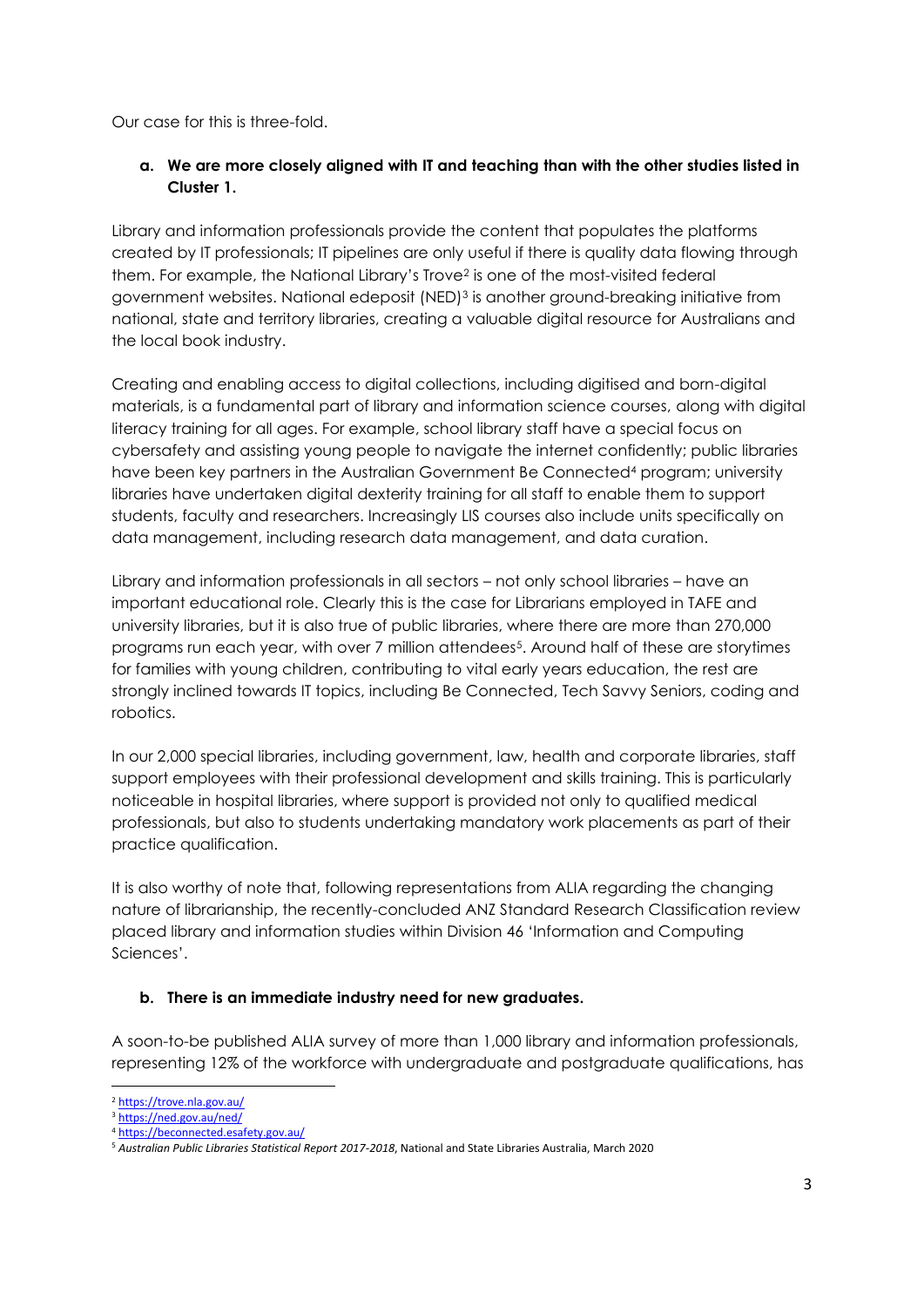found that 9.9% of Librarians plan to retire in the near future. The highest levels of imminent retirements were for Librarians in TAFE libraries (32%) and Teacher Librarians in schools (29%).

We have between 300 and 400 Librarians and Teacher Librarians graduating from Australian universities each year, but there is a wide gap between qualified new graduates and retirees (approximately 800 per annum).

## **c. Pay does not reflect the cost of qualifications**

As public sector, user-centric employees, requiring an undergraduate degree as a minimum, we compare Librarians (and Teacher Librarians) with Teachers and Nurses. The Australian Government Job Outlook<sup>6</sup> states that the weekly pay for Librarians is \$1,654, compared with \$1,914 for secondary school Teachers and \$1,909 for Registered Nurses. On this basis, Librarians are paid approximately 15% less, yet the full-time course cost to a library and information student in the proposed new structure would be \$14,500 a year compared with \$3,700 for teachers and nurses.

# **4. Summary**

Library and information professionals are a small but highly influential workforce. While there are only 8,900 Librarians<sup>7</sup>, our public libraries alone have more than 9 million registered users, representing 36% of the total Australian population. Our role in formal education, through school, TAFE and university libraries, is well established. Our role in informal lifelong learning through public libraries is similarly widely understood, and there are many examples of how special libraries support learners and emerging professionals in their own organisations. It is also clear that an increasing volume of our activity is in the digital space.

# **5. Recommendation**

ALIA recommends that 091300 Librarianship, Information Management and Curatorial Studies and 091301 Librarianship and Information Management be reassigned to Cluster 2, together with IT and education. This would more accurately reflect the role and value of the library and information sector and would help ensure that we are able to recruit and train the graduates we need for our future workforce.

We are supported in this by the Council of Australian University Librarians (CAUL) and National and State Libraries Australia (NSLA).

**CAUL** 'CAUL fully endorses the points made by ALIA in relation to the alignment of library and information studies with Information Technology and Teaching. Library and information professionals in university libraries are boundary spanners in an increasingly digital world. They are key partners in the education of students across all academic disciplines and their achievement of graduate capabilities such as digital competence. A high proportion of university library staff are employed in specifically educative positions or spend significant

<sup>6</sup> <https://joboutlook.gov.au/Career>

<sup>7</sup> <https://www.alia.org.au/employment-and-careers/alia-lis-education-skills-and-employment-trend-report>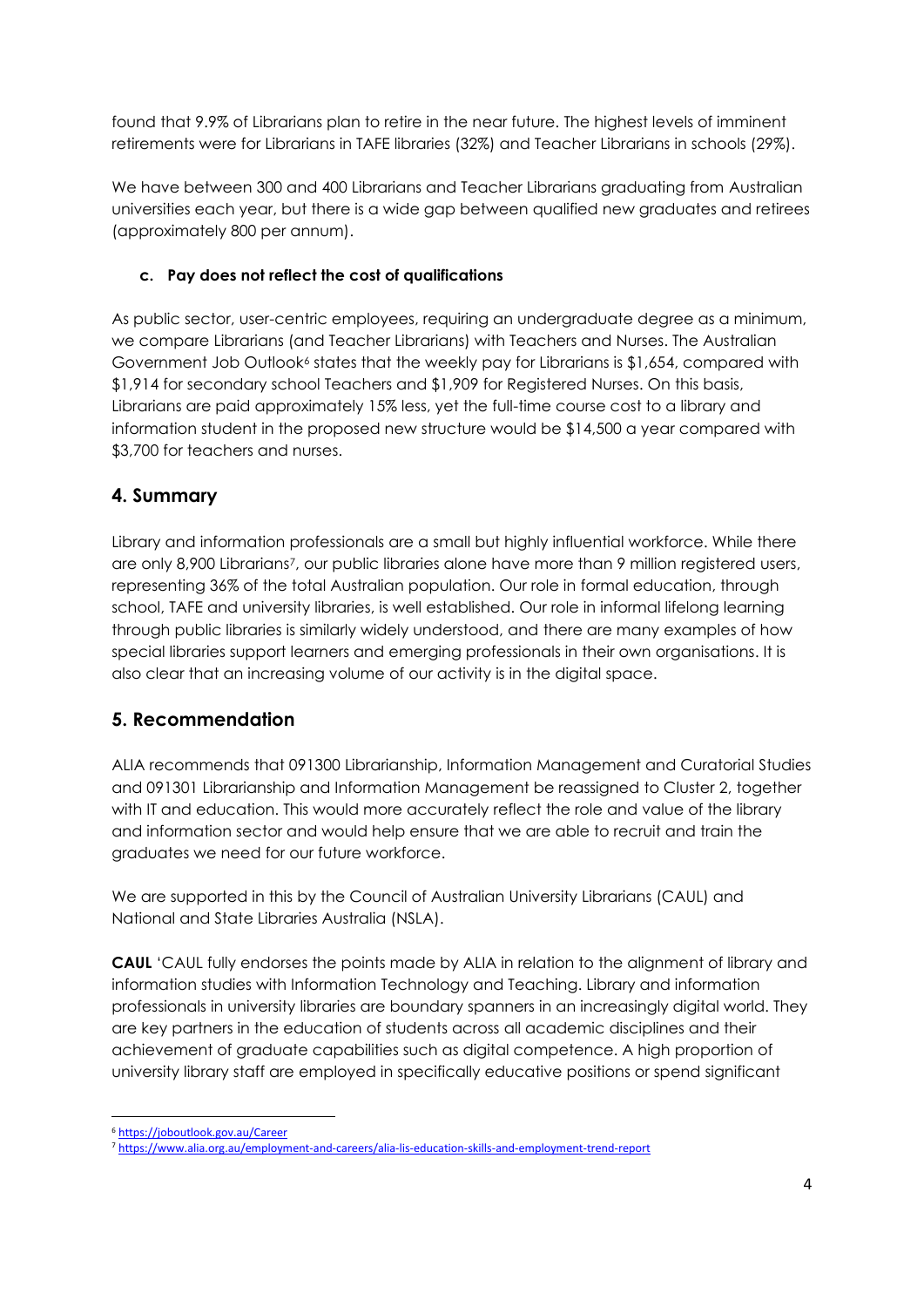time engaged in educational activities, including imparting knowledge and skills relating to knowledge management, copyright and intellectual property.

The achievement of digital literacies, including digital fluency and digital security, as well as other information management skills are often integrated in the curriculum across various academic disciplines, with the involvement of university library staff. Additionally, library and information professionals in university libraries facilitate student learning through collaborative, creative and real-world projects in facilities such as library makerspaces.

Librarians in university libraries also contribute to lifelong learning through providing resources to alumni, adults studying short courses and through facilitating access to open access digital scholarly content for the wider community.

Our members have indicated strong support for the realignment of library and information courses from Cluster 1 to Cluster 2.'

**NSLA** 'Together, Australia's national, state and territory libraries – the nine members of NSLA – employ over 2,000 staff. Last year we served 9.5 million visitors in our buildings, with another 47 million visits to our websites. The library professionals in our employment are among the most qualified in the country, and we are well placed to advise on the rapidly changing skills required of the profession.

As well as over 700 linear kilometres of physical collections, NSLA libraries hold over 7,000 terabytes of digital collections. This number continues to grow exponentially as Australian publications are deposited with our libraries in electronic form every day, and annual web harvests collect the entire .au domain. Collections are delivered through Trove and library catalogues, and linked to external platforms such as Wikipedia. We work with aggregators, universities and cultural institutions in Australia and overseas to link collections data, providing increasingly sophisticated ways of accessing and analysing information. This content is used in turn at every level of Australia's education system, from graduate students, researchers and academics to high school students, teachers, primary school students, community groups and parents. Our staff design and deliver the educational programs and resources accessed by all of these groups.

Library graduates today and in future years must have the skills to understand and build upon the advanced IT systems behind collection delivery, and to create educational resources for Australian communities. We know that if these collections and resources are to reach the full diversity of the Australian population, we must also attract a more diverse workforce – and our best hope for this is new graduates.

The placement of LIS in Cluster 1 points to a misunderstanding about the work of modern libraries, threatens the diversity of our future workforce, and will lead to a dearth of qualified librarians in the near future. The proposed arrangements make the pathway to postgraduate library and information qualifications – so necessary for work at national and state level prohibitively expensive. We need librarians not only with a solid grounding in the humanities, but with advanced skills in IT and education. We seek graduates with knowledge and a capacity for analytical thinking, as well as the practical skills to share it.